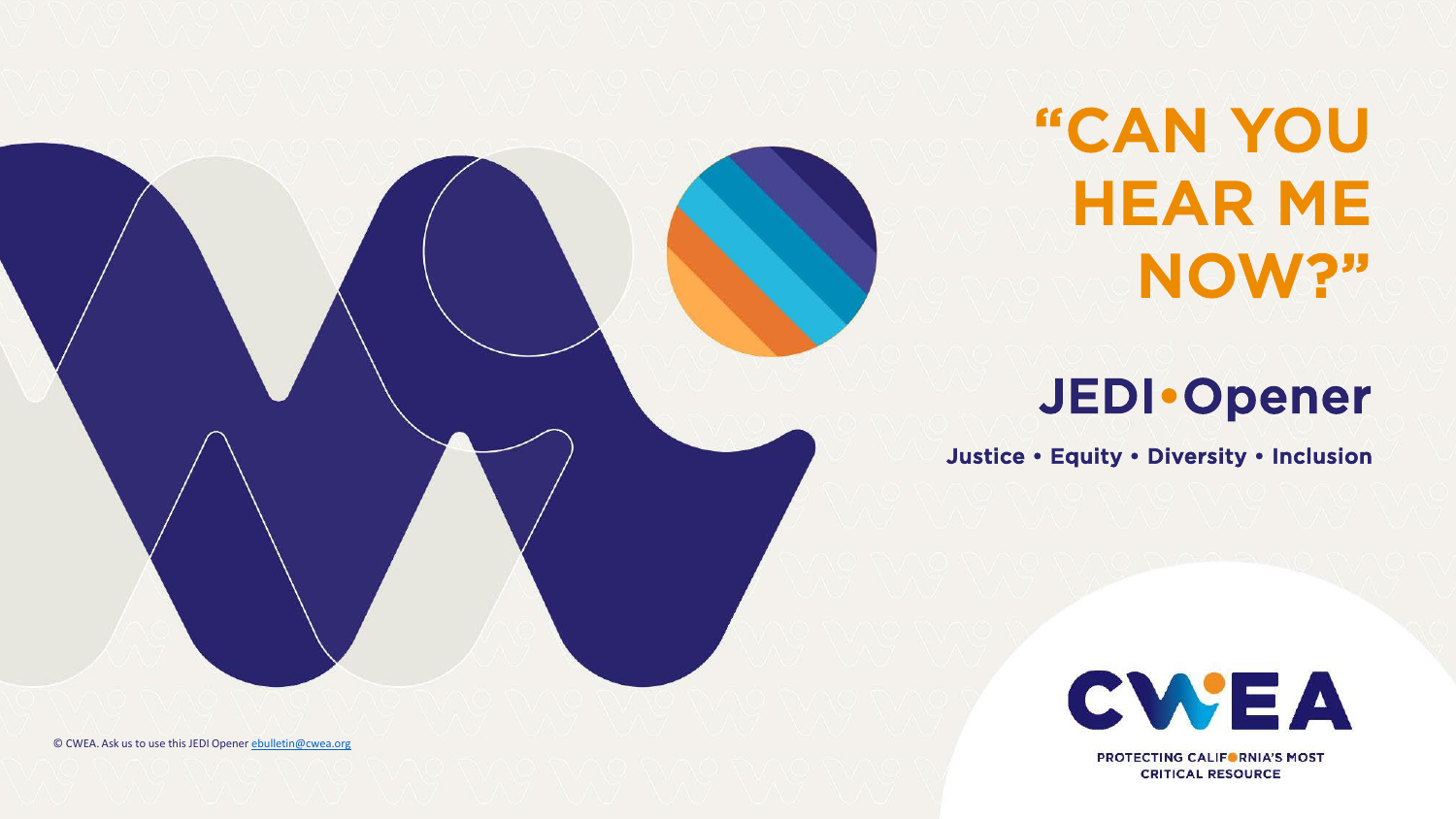### Member **Story**

In high school, I was a spokesperson for females in STEM (science, technology, engineering, and mathematics). During that time, I did a lot of public speaking. Even though there were boys and girls in the audiences, I targeted the girls with the message that they could excel in STEM-related education and careers.

While seeking scholarships to attend college, I made sure that I featured my role as a STEM advocate on my resume. At one college where I applied to a full-ride scholars program, I had to interview with an alumni panel. When it was my turn, the panel consisted of one man and two women. The man on the panel immediately asked me to tell him about my public speaking experience.

After I talked about women in STEM and the fact that there are disturbing reasons why women make up only 28% of the STEM workforce, the man replied, "That's not a problem anymore, especially not here at this university. Men and women are equal." I responded with disbelief and went on to mention the wage gap between men and women as well as between white men and people of color. Again, he tried to shut me down.

**Hailey Rowbatham, Student, University of California, Berkeley**

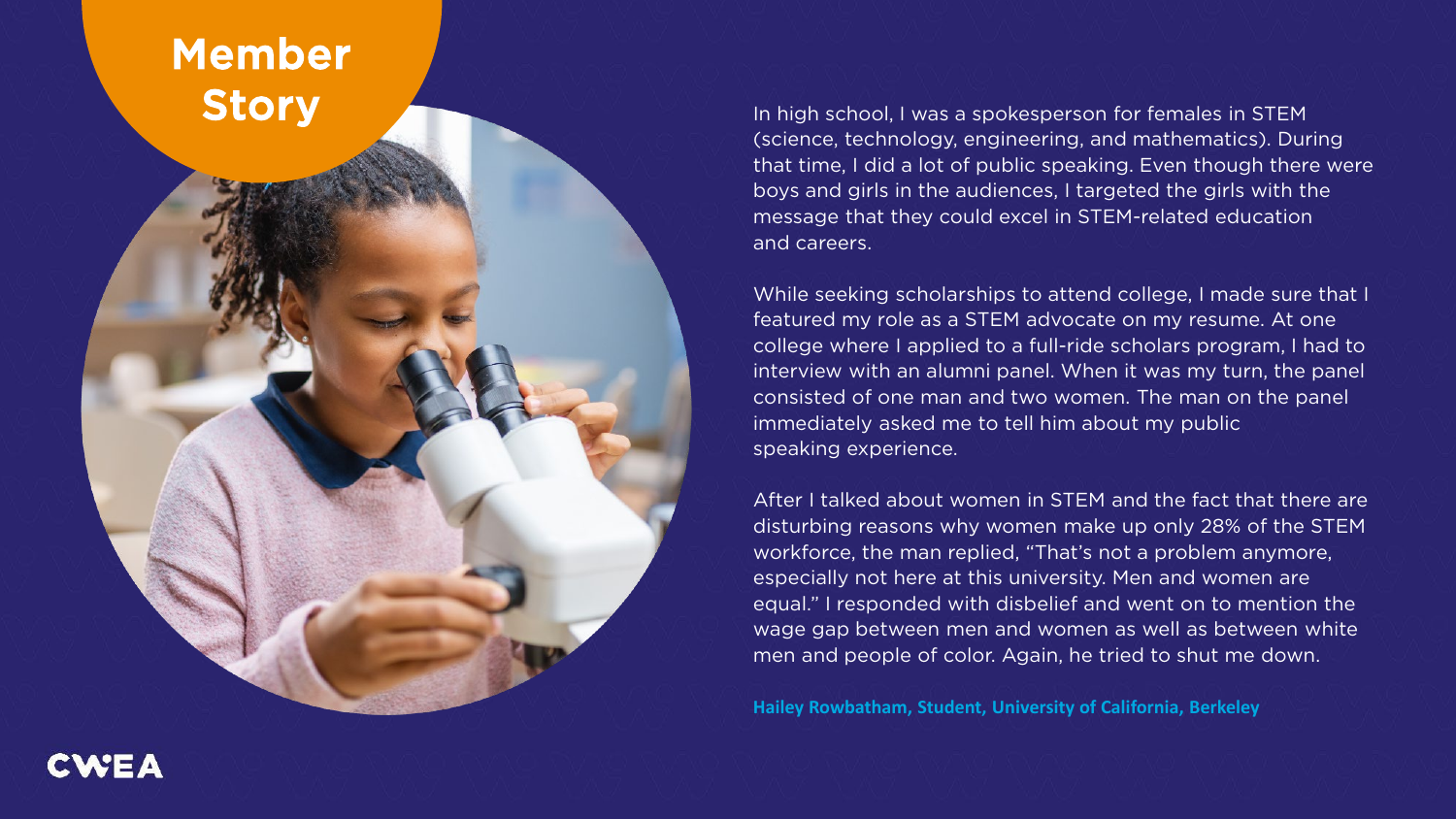### "You can't shut me down"

All it took was a moment for my colleague to listen. One of the women on the panel, who looked a bit uncomfortable, finally spoke up and echoed what I was saying about the lack of women in STEM.

The man immediately invalidated her and denied that there was a gender gap before repeating his position that women and men are treated as equals. "Besides," he said, "any discrimination like that would be illegal."

Since I had the facts on my side, I was not going to back down. I didn't receive the scholarship, but that was fine with me. I ended up exactly where I should be.

#### TAKEAWAYS:

- Female CWEA members have reported they have been "shut-out" and "shut down" during conversations.
- What can be done to make sure all co-workers are heard?
- What steps can you take to support a welcoming and inclusive environment at your workplace?

According to Data USA **93% of water operators are male**